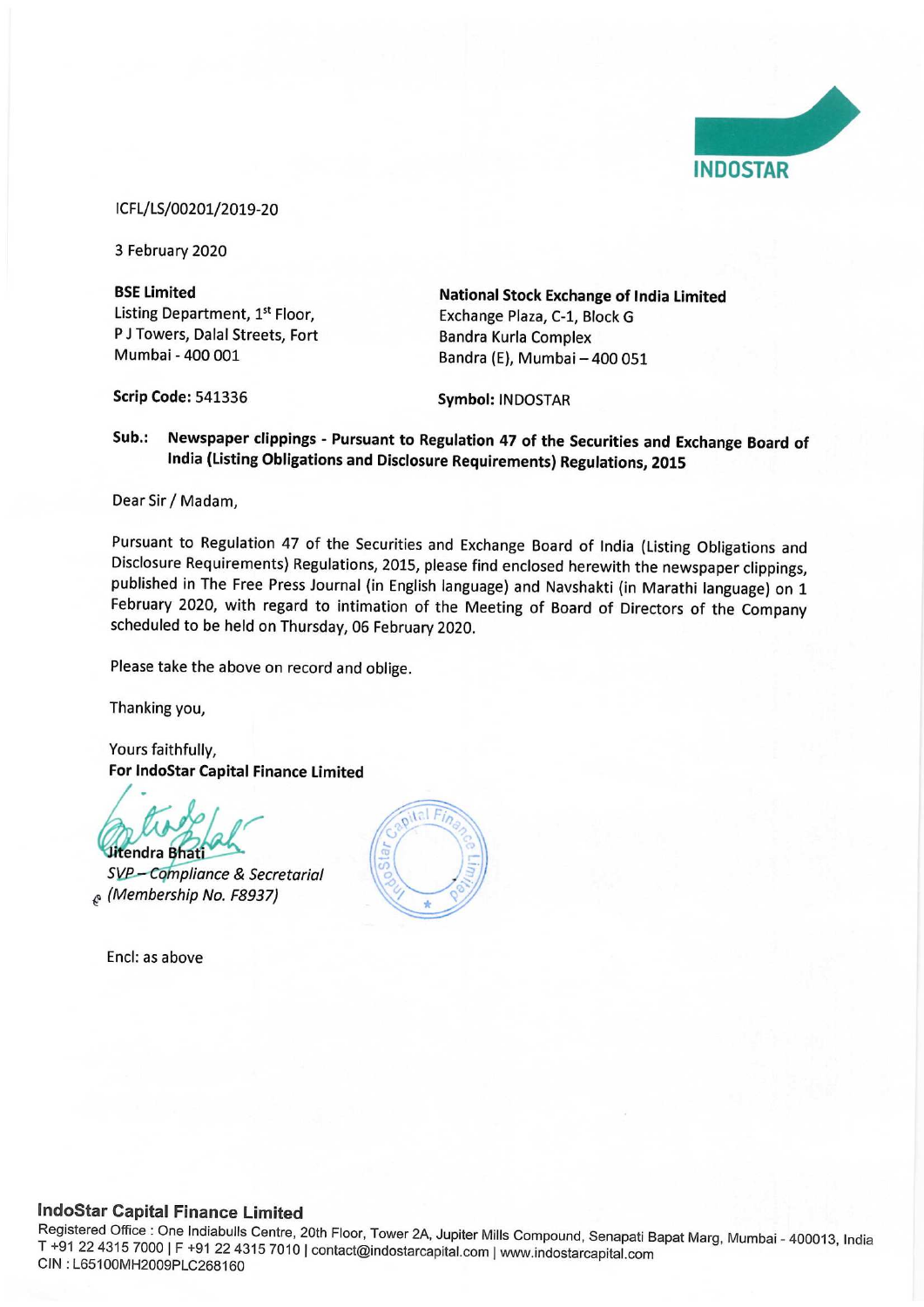THE FREE PRESS JOURNAL MUMBAI | SATURDAY | FEBRUARY 1, 2020 www.freepressjournal.in



 $\ddot{\cdot}$